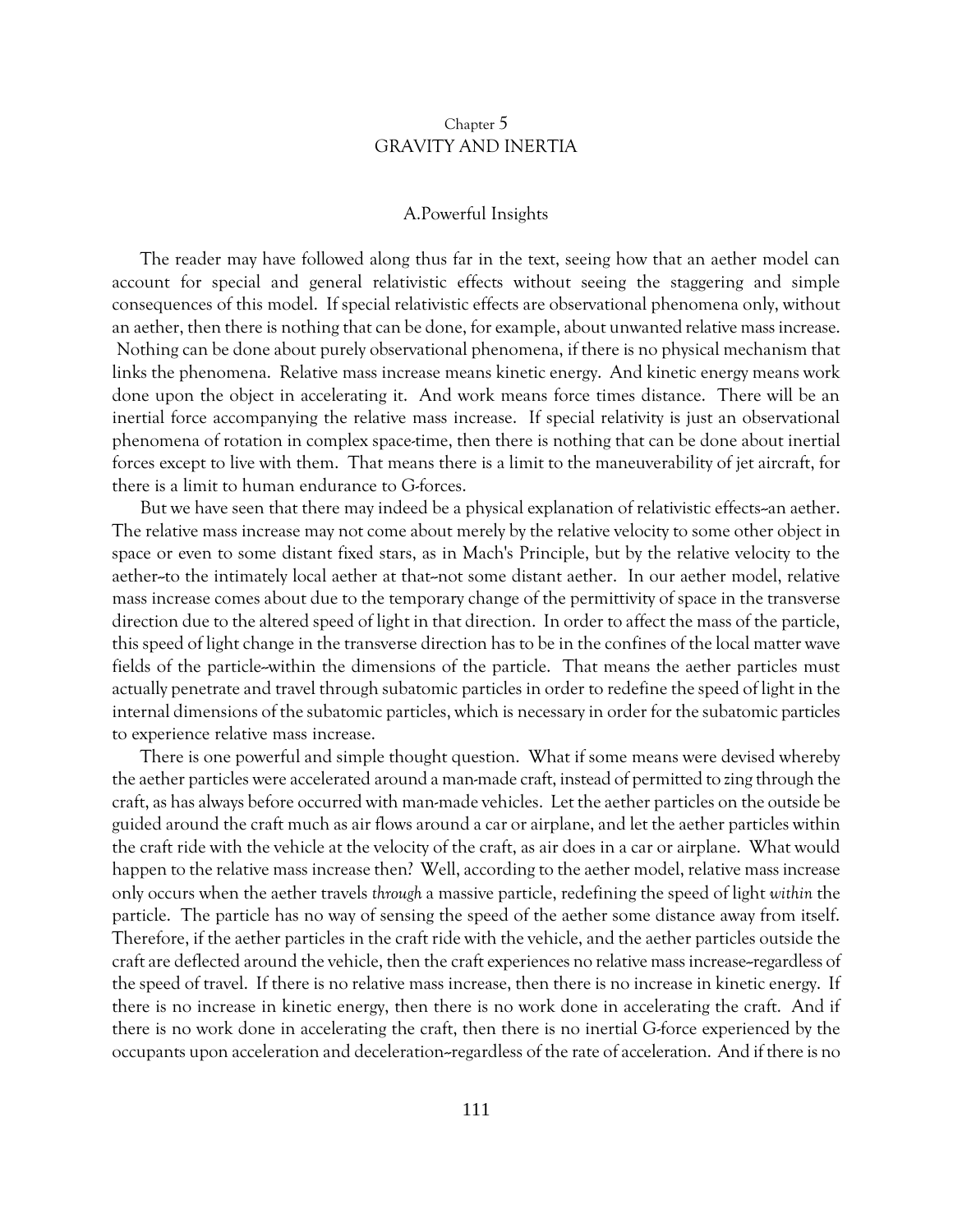relative mass increase, then there is no speed of light barrier. As long as the aether particles could be accelerated out of the way fast enough to provide passage for the craft, the craft could go at any arbitrarily large speed. (As it turns out, streamline acceleration of the exterior aether particles may be impossible. But reflection of the aether from the surface of the craft to achieve inertialess travel may be possible.) Travel to distant planets in the solar system may take only minutes instead of months and years as at present. And trips to distant solar systems and galaxies would then become humanly feasible. By the way, the clocks would not be slowed in inertia-less craft. The vehicles could operate on standard coordinate time. And there would be no large kinetic energy investment in space travel. The aether model of the universe would liberate man from the confines of this solar system.

While inertia may be a local aether phenomenon, gravitational acceleration may also be a local aether phenomenon. Einstein's equivalence principle is relatively, though not absolutely, true. Except for clock differences, there are no apparent differences between the force of gravity and the inertial force of acceleration. That is because both may be due to changes of aether velocities either in space or in time. We recall that we depended upon the aether being accelerated by gravitational bodies in order to account for general relativistic effects. This means that there would not only be a length contraction in the radial direction near a gravitational body, and a slowing of atomic clocks in a gravitational field, there must also be a relative mass increase for mass in a gravitational field. And we have seen from special relativity that with relative mass increase there is an increase in kinetic energy and an inertial force. Thus we expect an inertia-like force in a gravitational field, due to the acceleration of the aether.

### B. Centrifugal Force

Consider the so-called fictitious centrifugal force of inertia in a rotating reference frame. Newton noticed that absolute rotational motion can be detected by a water in a bucket type experiment. General Relativity and even Mach's Principle shed little light on the mechanics of such a phenomenon. Those scientific theories only offer a mathematical description of the phenomena- comparable to kinematics, as opposed to dynamics. But the aether model gives a simple physical, dynamical explanation of the inertial force in a rotating reference frame. In the aether model, there is aether distributed in the space in which the moving frame rotates. The aether is not disturbed by the spin of objects in the frame. The objects plow through the aether (or rather the aether zings through the objects) without the objects deflecting the aether. But the relative aether speed through objects in the rotating frame alters the speed of light in the particles of each object, thus causing relative mass increase depending upon distance from the center of rotation and the angular velocity. At the center of rotation, velocity relative to the aether is zero (in the plane of rotation), and the velocity relative to the aether (in the plane of rotation) increases linearly with distance from the center of rotation. This means there is a gradient of the square of the aether velocity relative to objects in the rotating frame. This we believe is the cause of the inertial centrifugal force felt by objects in a rotating frame of reference.

In centripetal acceleration,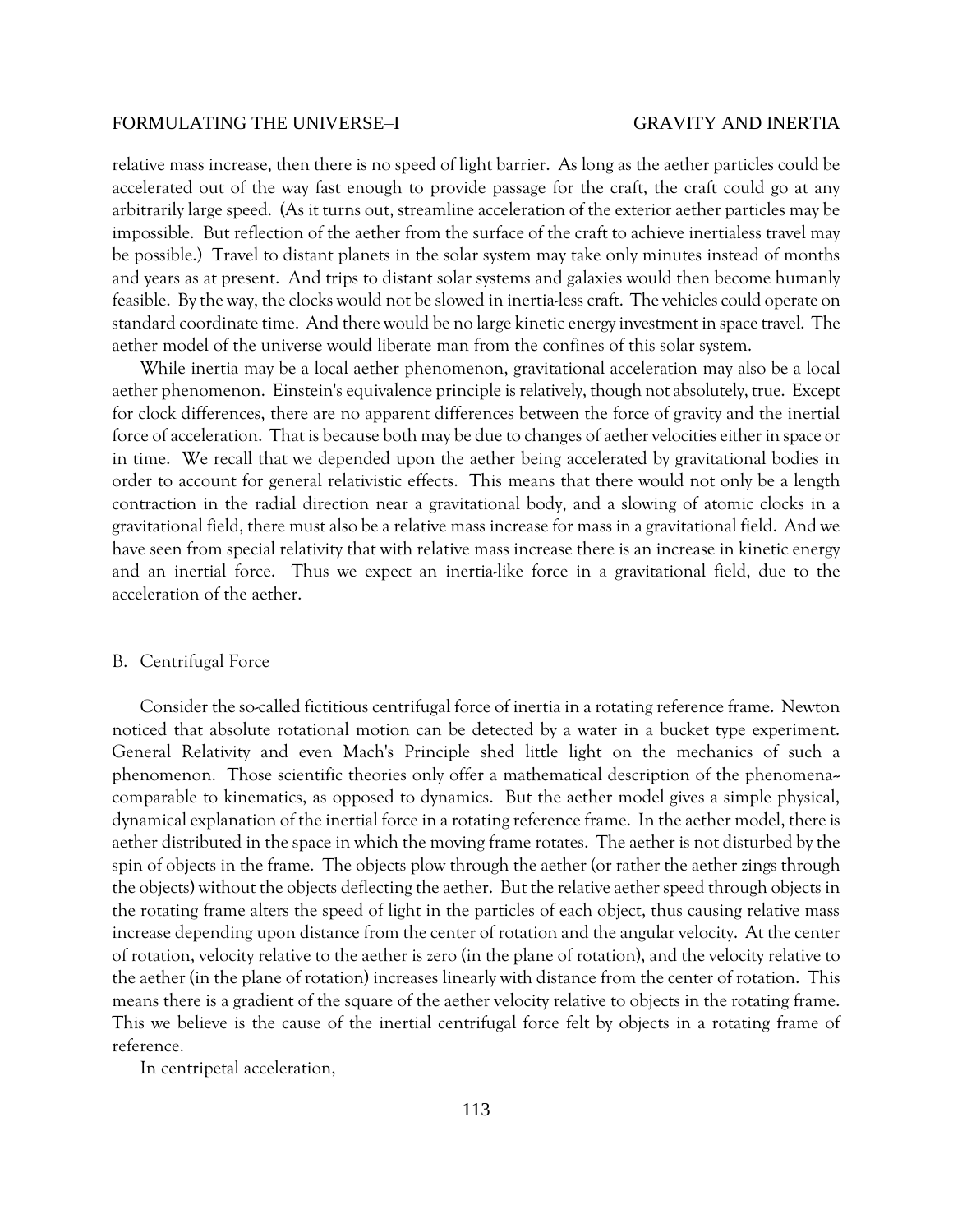$$
a = v^2/r
$$
, where  $v = \omega r$ , and  $v \gg c$ .

$$
a=\omega^2 r.
$$

$$
v^2 = \omega^2 r^2,
$$

$$
\nabla(\nu^2)=2\omega^2 r.
$$

Thus Now, so that

 $\%o\nabla(v^2) = o^2 r = a$ , and  $F = ma$ .

Thus

$$
F = m\%o\nabla v^2
$$

Del( $v^2$ ) is directed in the direction of increasing r, as is also the felt centrifugal force. We see that gives the correct value for centrifugal force in terms of the velocity and velocity gradient of the aether.

# C. Gravitational Acceleration

If an object feels an inertial force because of acceleration relative to the aether, or a gradient of the square of the aether speed (as in centripetal acceleration), then an object in a gravitationally accelerated ether fluid must also feel an inertial force due to the gradient of the square of the aether speed caused by the gravitational acceleration of the aether. We cannot expect an object to differentiate identical aether velocity gradients which are caused by different phenomena.

A body held at rest (in the coordinate frame) in a gravitational field experiences a gravitational force. The aether particles are accelerated in time in their travel in the vertical direction through the object. Yet the object senses no time derivative aether acceleration at any point in the object. There would be, however, an aether velocity gradient through the object. The gradient is a spatial derivative of the field evaluated at a point. Thus the gradient is a value that is a limit as the spatial difference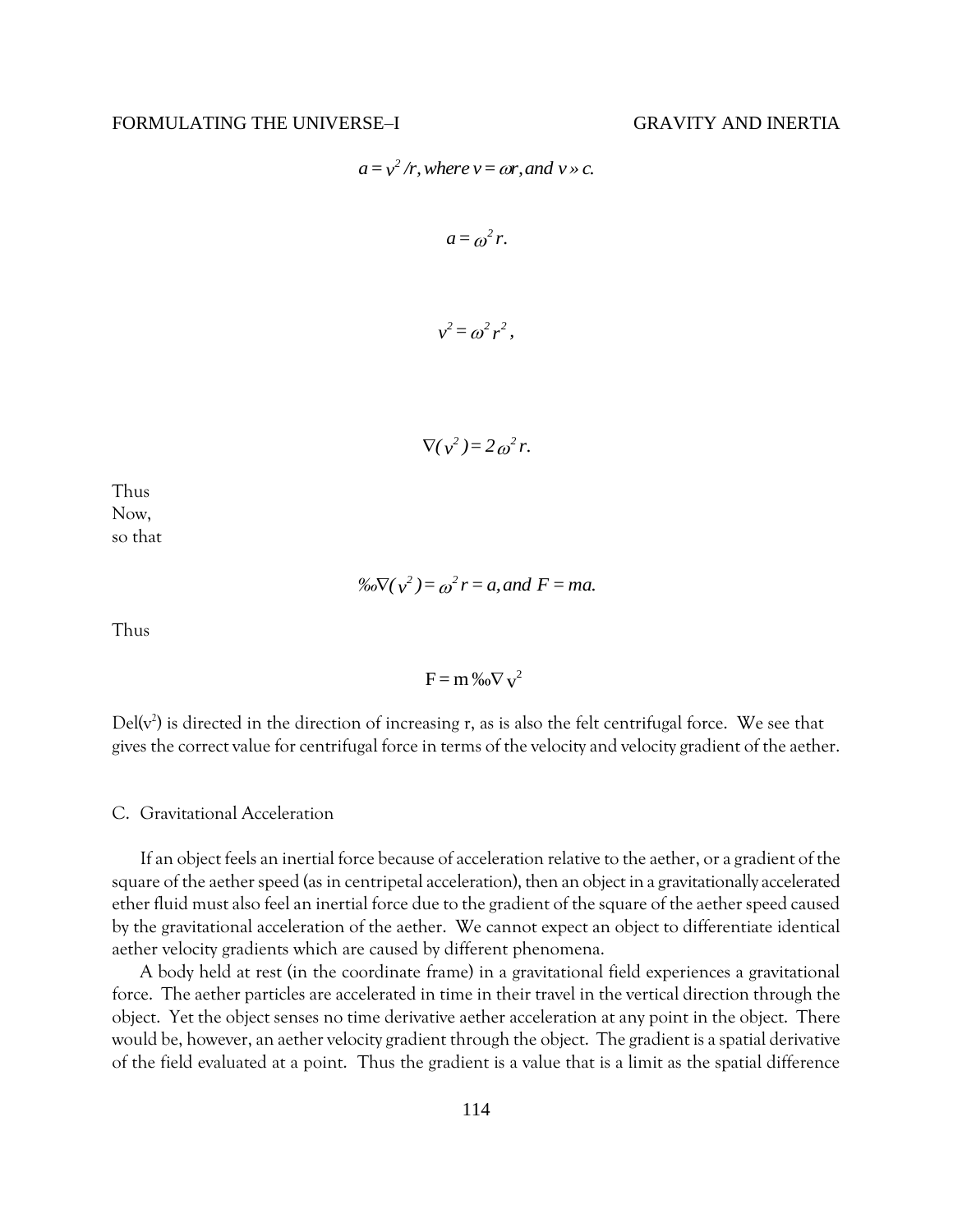goes to zero. Thus, to test the aether  $\rm v^2$  gradient in a gravitational field, we can take the approximation of a constant acceleration, such as is common in calculations for gravitation acceleration near the

$$
F = -m g,
$$

surface of the earth. In such calculations, the force is taken to be where g is approximately a constant.

In the simple gravitational force problem, let us allow the aether velocity at some point P in space and T in time be v (as the aether is accelerated near a gravitational body). Let the acceleration of the aether be -g at that point. At some brief time  $\Delta t$  later, the aether will be at a distance v $\Delta t$  below P. But since the particle is undergoing acceleration, the new velocity will be v + g $\Delta t$  at the new time T +  $\Delta t$ and the new position v $\Delta t$  below P. Let us now calculate the value of  $\nabla(v^2)$ . In order to keep dr

$$
\nabla(v^2) = \frac{\lim}{\Delta t \to o} \frac{v^2 - (v + g\Delta t)^2}{v\Delta t}
$$

$$
=\frac{\lim_{\Delta t\to 0} \frac{-2vg\Delta t\cdot g^2(\Delta t)^2}{v\Delta t}}{v\Delta t} = -2g_1.
$$

positive, we subtract the later velocity squared from the earlier velocity squared.

$$
F = m(\%o\nabla(v^2)).
$$

Let us use the same aether force equation we derived in the last section for centripetal force, namely:

$$
F = m(\%o\nabla(v^2)) = m(\%o(-2g_1_r))
$$

$$
= -mg \, 1_{r},
$$

For an object in a gravitational field the (inertial) force felt is which is the value we expected.

We can look at the gravitational aether velocity gradient and the associated felt gravitational (inertial) force another way. In Chapter 4 we learned that each point in a gravitational field has an escape velocity associated with it, namely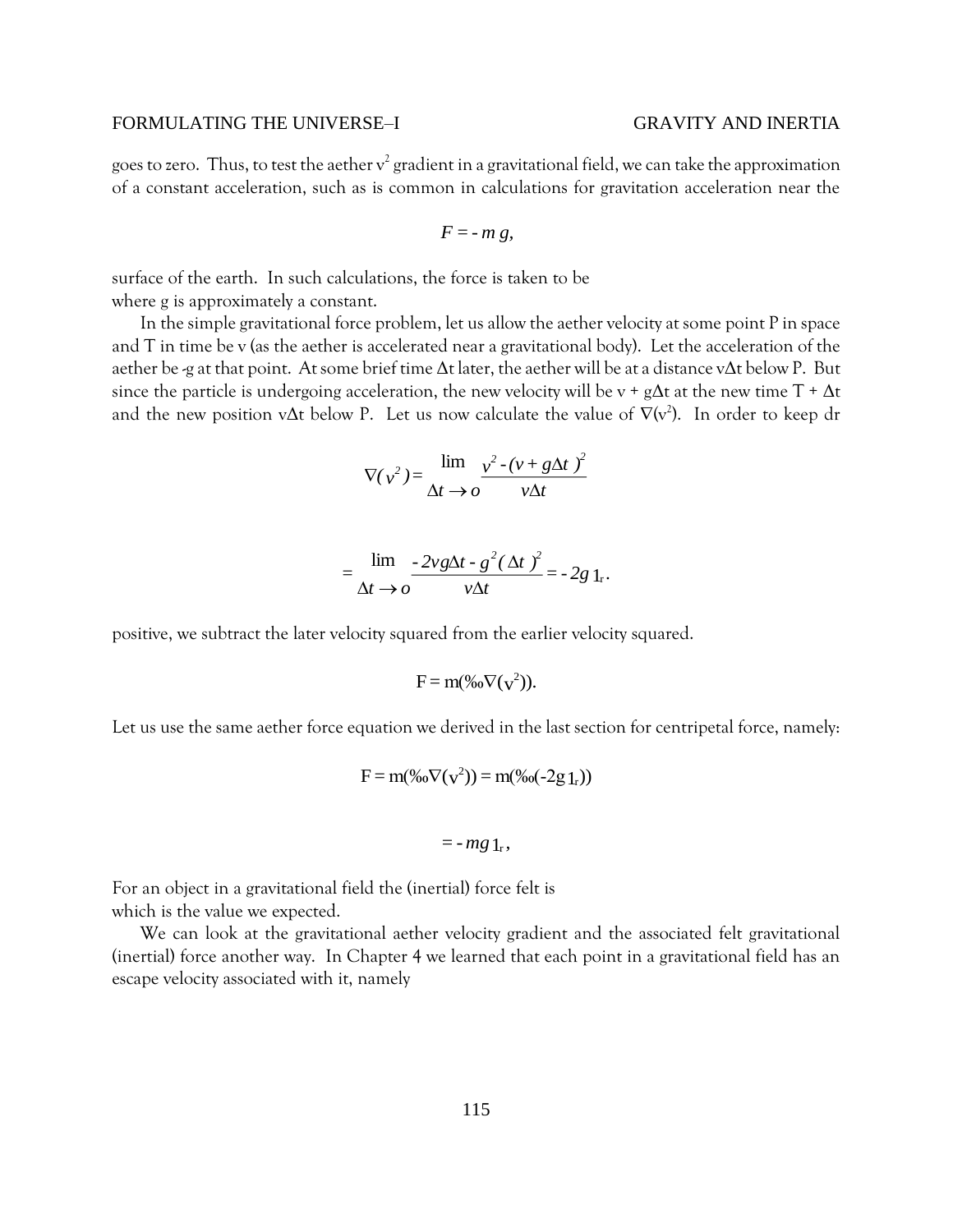$$
v_e = \left(\frac{2GM}{r}\right)^{1/2}.
$$

It is the change from point to point in space around the gravitational field source of this escape velocity (the inward velocity of the aether particles) that in our ether model causes a felt gravitational (inertial) force by an observer in that gravitational field. Let us now take the gradient of the square of

$$
\nabla(v_e^2) = \nabla \left(\frac{2GM}{r}\right) = 2GM \left(\frac{1}{r^2}\right)1_r = -\frac{2GM}{r^2}1_r.
$$

that escape velocity as above:

$$
F = m(\%o\nabla(v^2)).
$$

Let us now apply the aether inertial force formula we first derived for centripetal force:

$$
F = m(\% \nabla(v_e^2)) = \% \nom \left(-\frac{2GM}{r^2}\right) 1_r
$$

$$
=-\frac{GMm}{r^2}\,1_r,
$$

Applying Eqn. (5-13) to our current problem we obtain

where the final expression in the above equation is the familiar Classical formula for the gravitational force valid in all non-relativistic cases (weak gravitational fields or velocities « c, which is the same thing).

Notice that our equation of the inertial force gives the expected value of the gravitational force. We must conclude that the gravitational force itself is an inertial force mediated only by the aether, and has no direct action-at-a-distance force complementing it. A gravitational body may accelerate the aether, and the aether then accelerates the objects in a gravitational field. The mechanics of this aether particle acceleration may be simple. Each massive body is accelerated by an aether velocity gradient (or rather gradient of  $v^2$ ) of the aether particles it feels across its particles. But aether particles such as gravitons are in this model themselves non-zero massive particles. They may simply obey the inertial law that every other massive particles do, and be accelerated by the aether velocity gradient of the aether particles that go through or near them. The geometry is such that such aether accelerations toward a massive particle or group of particles are perpetually self sustaining as long as, and in the proportion that, the aether particles closest to the massive source are accelerated.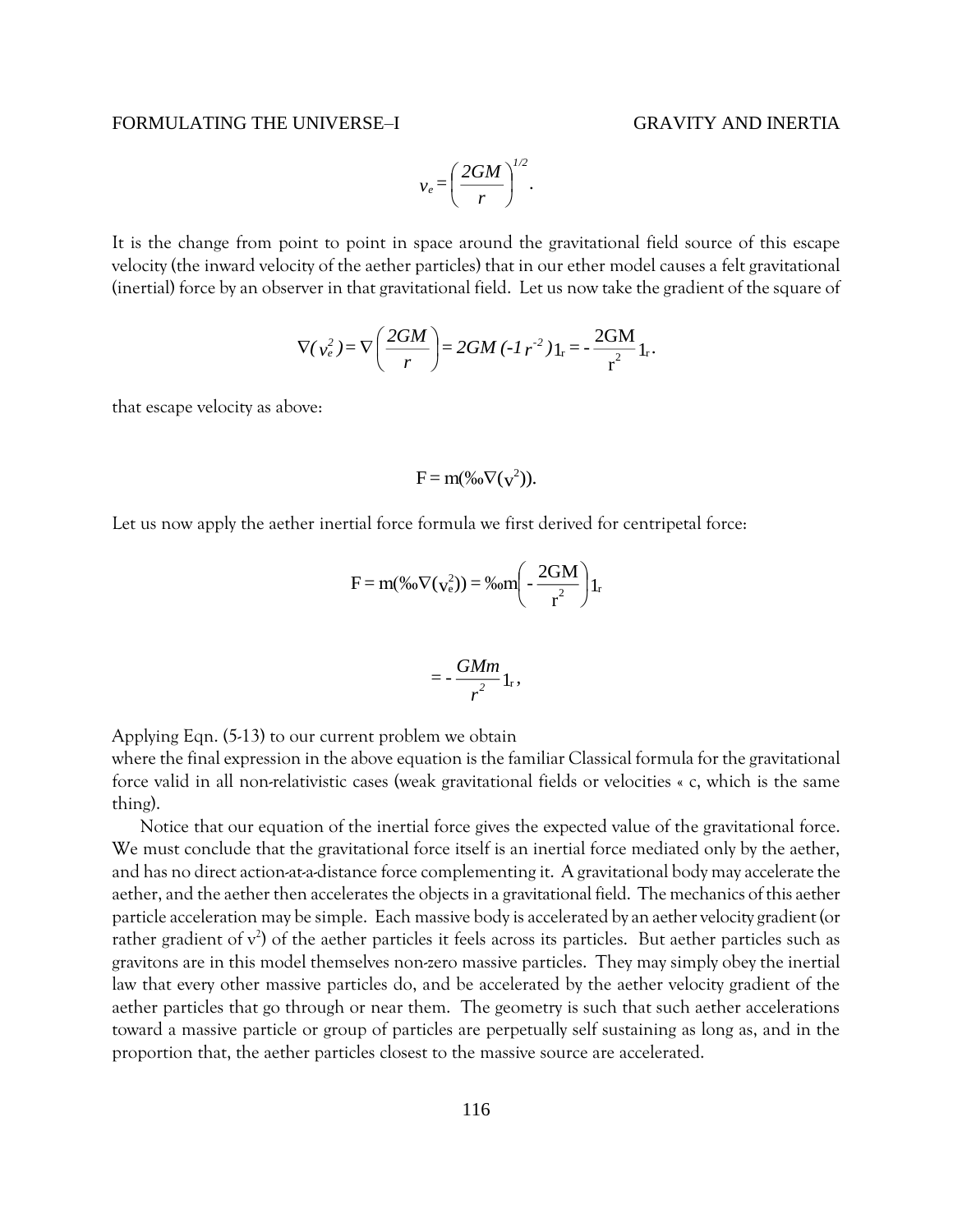## D. Ordinary Acceleration

In the simple case of linear acceleration of an object relative to a zero gradient aether velocity field,

$$
F = m \frac{dv}{dt}.
$$

we would have

This is just as we would expect from Classical physics. In Classical physics the applied force equals  $F =$ ma, and the inertial force is  $F = -m$ a, when the acceleration is calculated relative to the rest frame. But in our equation, we are calculating the aether velocity relative to the observer, so the inertial relation bears the positive sign.

### E. Formal Aether Model Expression for Gravitational and Inertial Force

Equation (5-15) is different than Eqn. (5-13), yet the two equations are not contradictory. One contains a spatial derivative of aether velocity, and the other contains a time derivative of aether velocity. We may now combine these two equations to obtain a unification of gravity and inertia in

$$
F = m \left[ \frac{dv}{dt} + \%o \nabla(v^2) \right].
$$

nonrelativistic conditions.

This equation holds for subrelativistic aether velocities (v « c) and weak gravitational fields (which are the same thing). The v in this equation is not the velocity of an object relative to the rest frame of the aether. It is just the reverse--the aether velocity relative to the observer. Also, accordingly, the force **F** is not the force applied to accelerate the object, but the reverse, the inertial force felt by the object. The equation gives the inertial or gravitational force felt by an observer in a changing velocity field of the aether particles.

### F. Vertical Free Fall

Before we move on to more important things, let us give a couple of more simple tests to Eqn. (5-16). Let us consider first the case of a vertical free fall of an object in a gravitational field. In this case neither the term (dv/dt) nor (½ $\nabla$ (v<sup>2</sup>)) individually vanish. But they add to zero.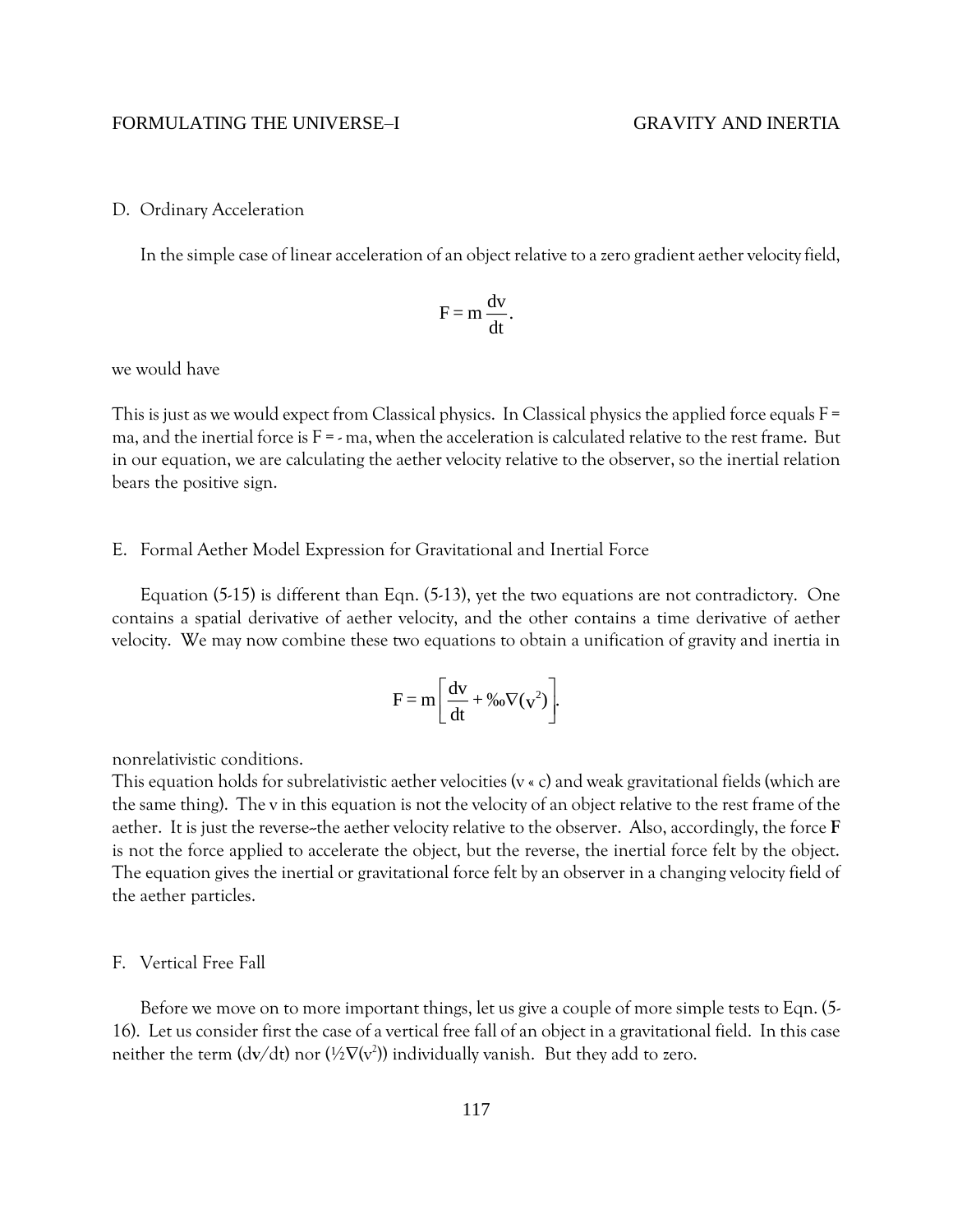First, let us calculate the term (d**v**/dt). The whole object travels at the velocity of the center point P. At  $T = 0$  the point P is at elevation  $r = R$ . We set the object at rest at time  $T = 0$  in the coordinate frame. Thus its velocity at time zero in the coordinate frame is  $v = 0$ . The aether velocity in the

$$
V=-\left(\frac{2GM}{R}\right)^{1/2}.
$$

coordinate frame at point P at time  $T = 0$  is

$$
u=V\cdot v=-\left(\frac{2GM}{R}\right)^{1/2}.
$$

The aether velocity relative to the point P in the object, at time  $T = 0$  is

$$
r \approx R \cdot \frac{6d}{\Delta t} \left(\Delta t\right)^2, \text{ where } a = -\frac{GM}{r^2},
$$

At time  $T' = 0 + \Delta t$ , the point P in the object has fallen to a point

$$
F = -\frac{GMm}{r^2}1_r = ma.
$$

as can be seen by

$$
v' \approx -\frac{GM}{R^2} \Delta t,
$$

The new v' at  $T' = \Delta t$  is

$$
V' = -\left(\frac{2GM}{R - \% \sigma \frac{GM}{R^2} (\Delta t)^2}\right)^{1/2}.
$$

whereas the new coordinate aether velocity The new aether velocity relative to the point P is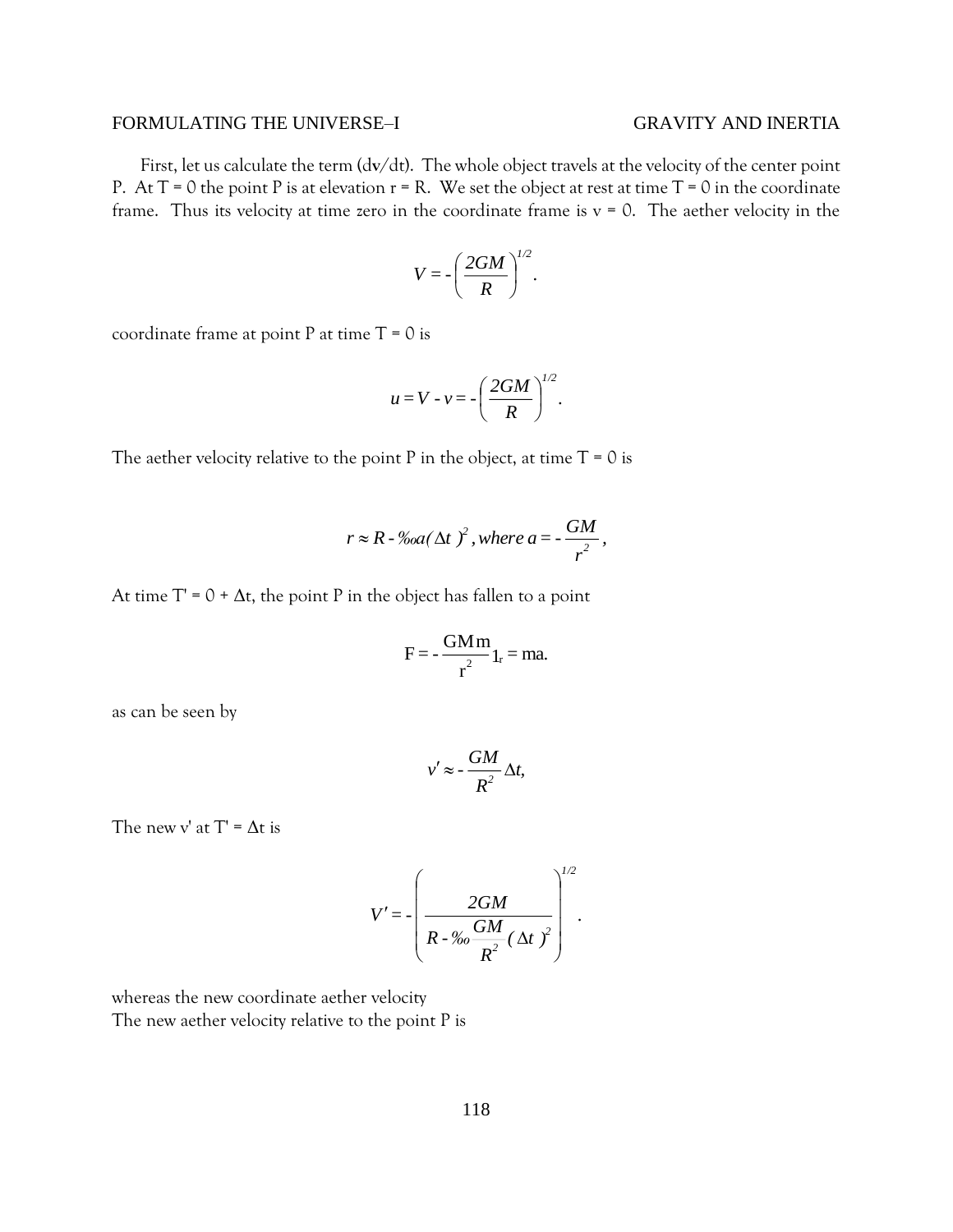$$
u' \approx -\left(\frac{2GM}{R - \% \frac{GM}{R^2}(\Delta t)^2}\right)^{1/2} + \frac{GM}{R^2}\Delta t.
$$

$$
\frac{du}{dt} = \frac{\lim}{\Delta t \to 0} \frac{u' - u}{\Delta t}
$$

$$
\approx \lim_{\Delta t \to 0} \frac{\left[ \frac{2GM}{R - \%6} \frac{GM}{R} (\Delta t)^2 \right]^{1/2} + \frac{GM}{R^2} \Delta t + \left( \frac{2GM}{R} \right)^{1/2}}{\Delta t} \, \mathrm{1}_{\mathrm{r}}
$$

Now let us take the time derivative of the relative aether velocity vector.

$$
\approx \lim_{\Delta t \to 0} \frac{\left[ \left( \frac{2GM}{R} \right)^{1/2} - \left( \frac{2GM}{R} \right)^{1/2} \right]_{1r} + \frac{GM}{R^2} 1r}{\Delta t \to 0 \Delta t} 1_r + \frac{GM}{R^2} 1_r
$$

$$
= \frac{GM}{\Delta t \to 0 \Delta t} 1_r + \frac{GM}{R^2} 1_r
$$

$$
= \frac{GM}{R^2} 1_r.
$$

Now let us calculate the gradient of  $v^2$ . At time zero, the position of point P in the object is at location r = R. At that position the aether velocity relative to the coordinate frame is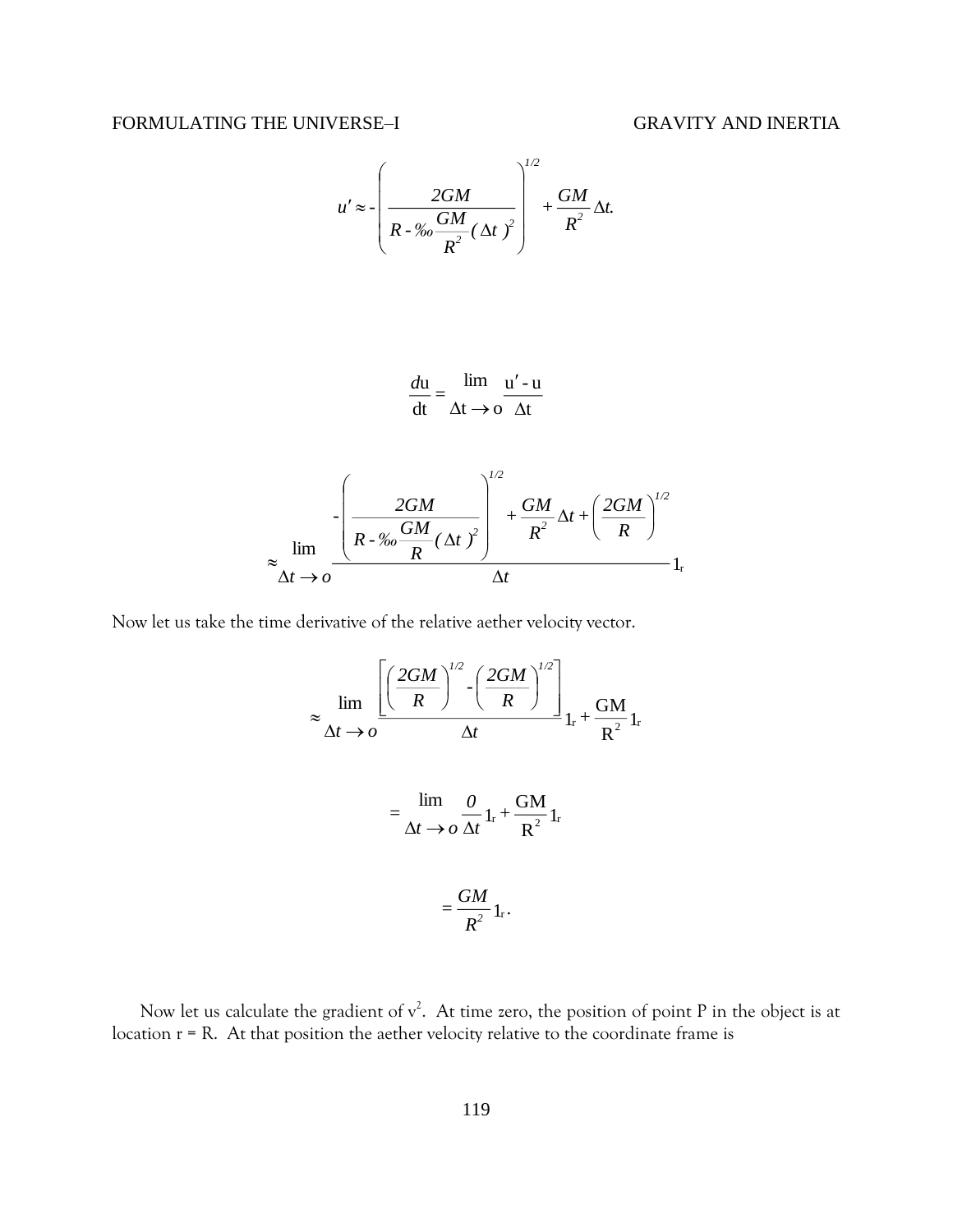$$
V = -\left(\frac{2GM}{R}\right)^{1/2}1_r;
$$

and we let the object velocity be v relative to the coordinate frame. At point P, at the fixed point in

$$
u=-\left(\frac{2GM}{R}\right)^{1/2}-v.
$$

time, the net aether velocity relative to the object at point P is

$$
u^{2} = \frac{2GM}{R} + 2v\left(\frac{2GM}{R}\right)^{1/2} + v^{2}.
$$

$$
\nabla(u^2) = \lim_{\Delta r \to 0} \frac{\left(\frac{2GM}{R} + 2v\left(\frac{2GM}{R}\right)^{1/2} + v^2\right)}{\Delta r} 1.
$$

$$
\lim_{\Delta r \to o} \frac{\left(\frac{2GM}{R \cdot \Delta r} + 2v \left(\frac{2GM}{R \cdot \Delta r}\right)^{1/2} + v^2\right)}{\Delta r}_{1_r}
$$

$$
= \lim_{\Delta r \to o} \frac{\left(\frac{2GM}{R} \cdot \frac{2GM}{R \cdot \Delta r}\right)}{\Delta r}_{1_r} +
$$

We now take the gradient of  $u^2$ .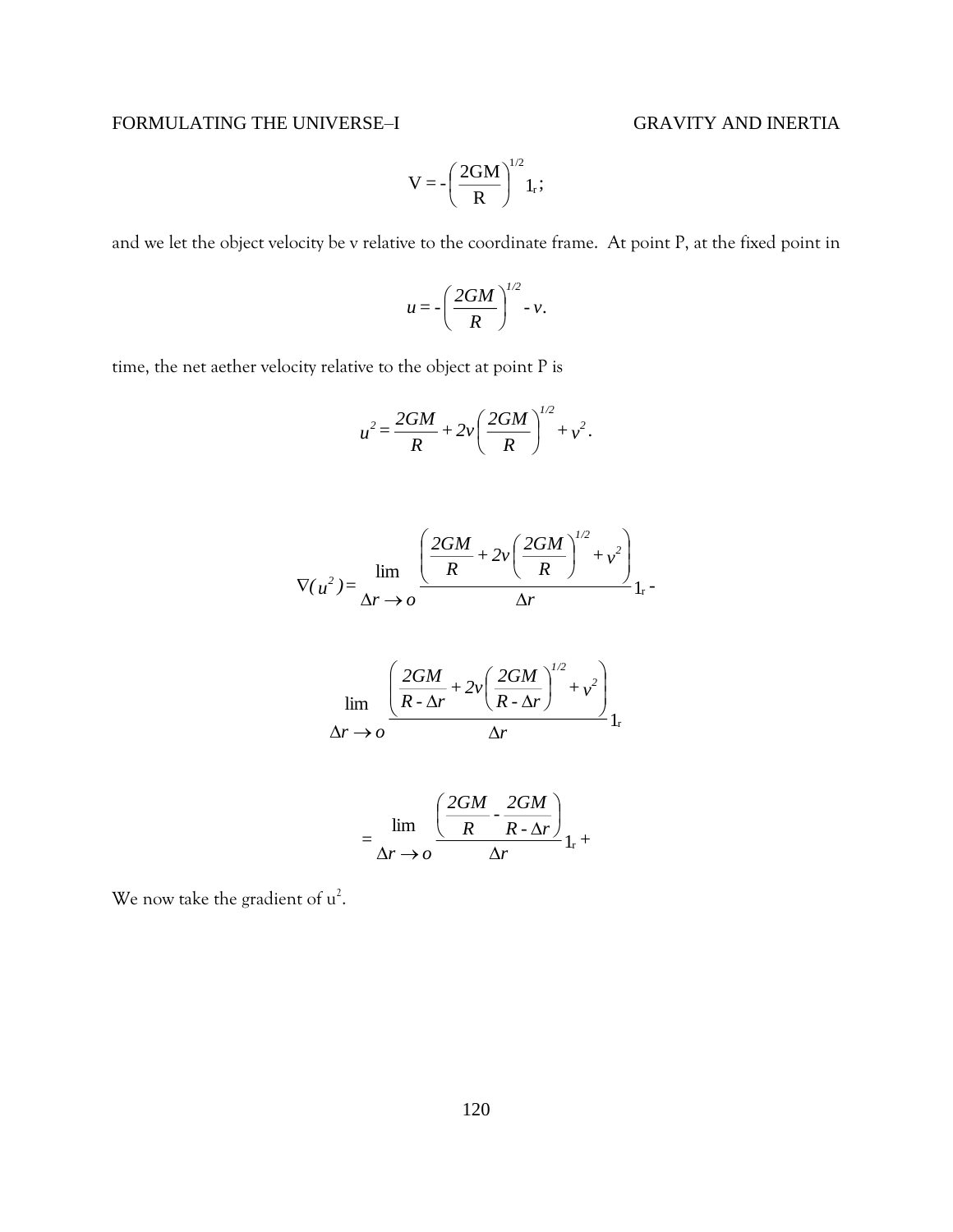$$
\lim_{\Delta r \to o} \frac{\left(2v\left[\frac{2GM}{R}\right]^{1/2} \cdot 2v\left[\frac{2GM}{r \cdot \Delta r}\right]^{1/2}\right)}{\Delta r} \Big|_{1r}
$$
\n
$$
= \frac{\lim_{\Delta r \to o} \frac{2GM(R \cdot \Delta r) \cdot 2GMR}{R(R \cdot \Delta r)\Delta r} \Big|_{1r} +
$$
\n
$$
\lim_{\Delta r \to o} \frac{2v\sqrt{\frac{2GM}{R}} \left(1 - \sqrt{\frac{1}{1 - \frac{\Delta r}{R}}}\right) \Big|_{1r}}{\sqrt{1 - \frac{\Delta r}{R}}} \Big|_{1r}
$$
\n
$$
= \frac{\lim_{\Delta r \to o} \frac{-2GM\Delta r}{R(R \cdot \Delta r)\Delta r} \Big|_{1r} + 0 \Big|_{1r}}{\Delta r \to o} \frac{-2GM}{R(R \cdot \Delta r)} \Big|_{1r} = \frac{-2GM}{R^2} \Big|_{1r}.
$$

We now combine the results we obtained for the time derivative of the relative aether velocity vector and the gradient of the aether velocity squared, by Eqn. (5-16), to obtain the felt inertial force

$$
F = m \left[ \frac{du}{dt} + \%_0 \nabla (u^2) \right] = m \left[ \frac{GM}{R^2} I_r + \%_0 \left( \frac{-2GM}{R^2} I_r \right) \right]
$$

upon a vertically falling object in a gravitational field. The result is

*=0.*

The inertial force vanishes in the case of a free falling object falling in the vertical direction in a gravitational field.

# G. Orbital Fall

Now let us try the case of the free falling object in a circular orbit about a gravitational body. In this case (if we consider the object making one rotation every orbit), the time derivative of the relative ether velocity vector vanishes. The gradient of  $v^2$  also vanishes, but for an unusual reason. As we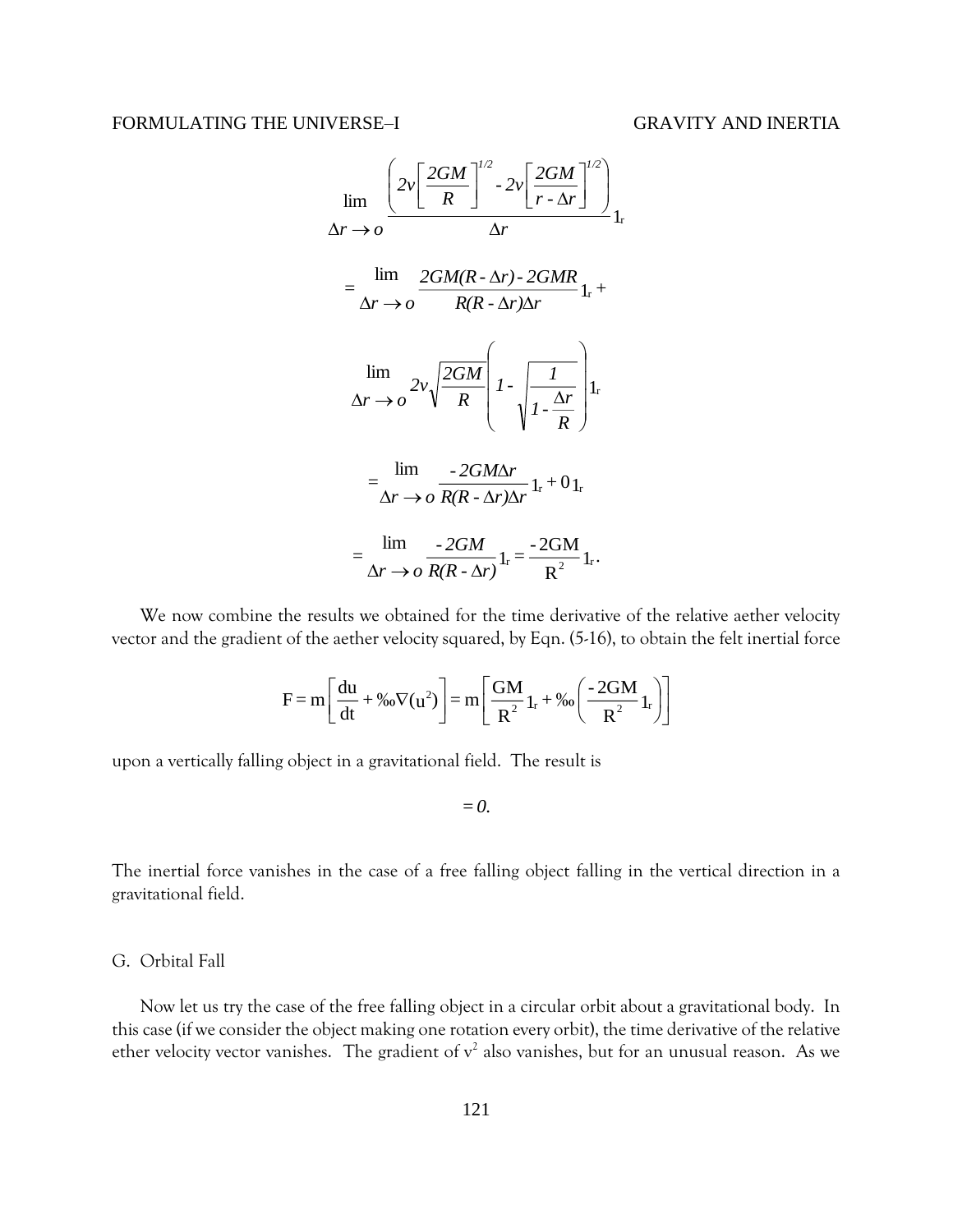learned in the section "Evidence of Aether Drift Across Planets," Chapter 4, Section G., the square of the inward accelerated aether velocity is twice the square of the lateral orbital aether velocity. Thus the true relative aether velocity to an orbiting satellite is the vector sum of two velocity vectors at right angles to each other as in Figure 5-1 below.

In order for the gradient of  $v^2$  to vanish for an orbiting object, the magnitude of  $v_{\text{net}}$  must remain constant for a small change in the position (in the radial direction) of a point in an object in a fixed circular orbit. If the point P is at distance  $r = R$  from the center of the gravitational body, and point Q is at the distance  $r = R + \Delta r$  in the same orbiting object along the same radial, then the vertical aether velocity component is less at Q than at P, but the horizontal velocity component is more at Q than at P because the angular velocity is the same for both P and Q, and Q is farther from the origin than P. In

$$
(v_e + dv_e)^2 + (v_\ell + dv_\ell)^2 = v_e^2 + v_\ell^2
$$
.

order for the gradient of  $v^2$  to vanish for this case, the following relation must hold true:

$$
2v_e dv_e + (dv_e)^2 + 2v_e dv_e + (dv_e)^2 = 0
$$

Thus the following equation must also hold true:

We can neglect the squares of the differentials and divide the equation by 2. We see that in order for

$$
v_e dv_e = -v_\ell dv_\ell.
$$

the gradient of  $v^2$  to vanish for this case, the following relation must hold true:

$$
v_e = \sqrt{2GM} r^{1/2}.
$$

$$
dv_e = -\frac{9}{60}\sqrt{2GM} r^{3/2} dr.
$$

At point P, the inward aether velocity component is

$$
v_{\ell} = \sqrt{GM} r^{1/2}.
$$

The differential dv<sub>1</sub> cannot be calculated directly like dv<sub>e</sub>, because the point Q is not orbiting independently of the point P, but is rigidly bound to point P and orbits at the angular velocity at which point P orbits. We find  $dv_1$  by the following method: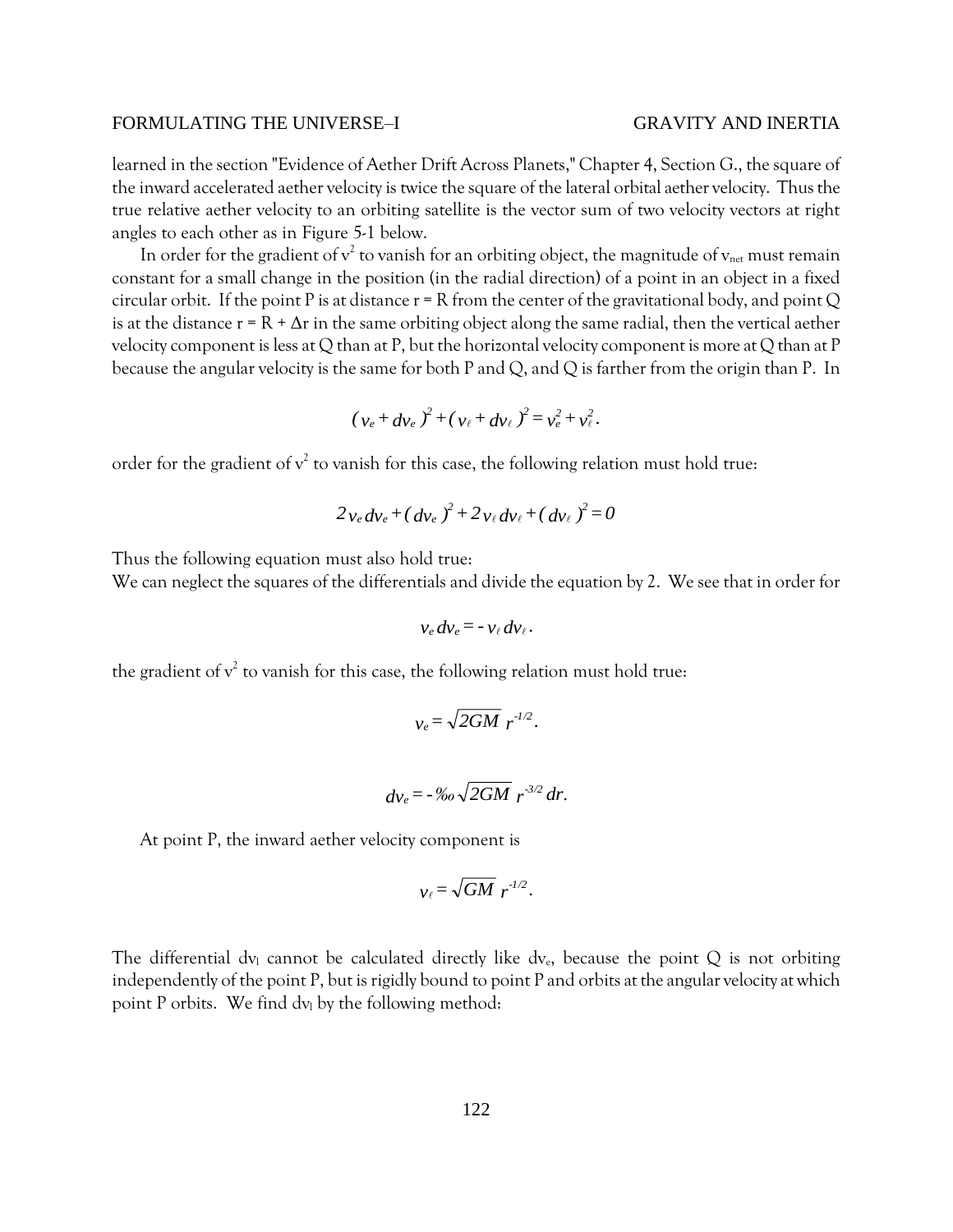$$
v_{\ell} + dv_{\ell} = \frac{v_{\ell}(r + dr)}{r},
$$
  
\n
$$
dv_{\ell} = \frac{v_{\ell}(r + dr)}{r} - v_{\ell} = v_{\ell} \frac{dr}{r} =
$$
  
\n
$$
\sqrt{GM} r^{-1/2} \frac{dr}{r} = \sqrt{GM} r^{-3/2} dr.
$$
  
\n
$$
v_{\ell} dv_{\ell} = v_{\ell} dv_{\ell}.
$$
  
\n
$$
\sqrt{2GM} r^{-1/2} (-\%0 \sqrt{2GM} r^{-3/2} dr).
$$
  
\n
$$
- \sqrt{GM} r^{-1/2} (\sqrt{GM} r^{-3/2} dr).
$$

$$
-\frac{GM}{r^2}dr \equiv -\frac{GM}{r^2}dr,
$$

$$
F = m \left[ \frac{dv}{dt} + %_0 \nabla (v^2) \right],
$$

Now we inquire,

and the point is proved. The length of the aether velocity vector remains unchanged with change in radial position in an orbiting object in a circular orbit around a gravitational body, though the direction of the aether velocity vector changes. Thus grad  $v^2$  vanishes, and since the time derivative of the aether velocity vector also vanishes, the inertial force vanishes in a free falling body in a circular orbit about a gravitational body. The equation of inertia

where **v** is the aether velocity relative to the observer, appears to hold true for all cases for subrelativistic mechanics.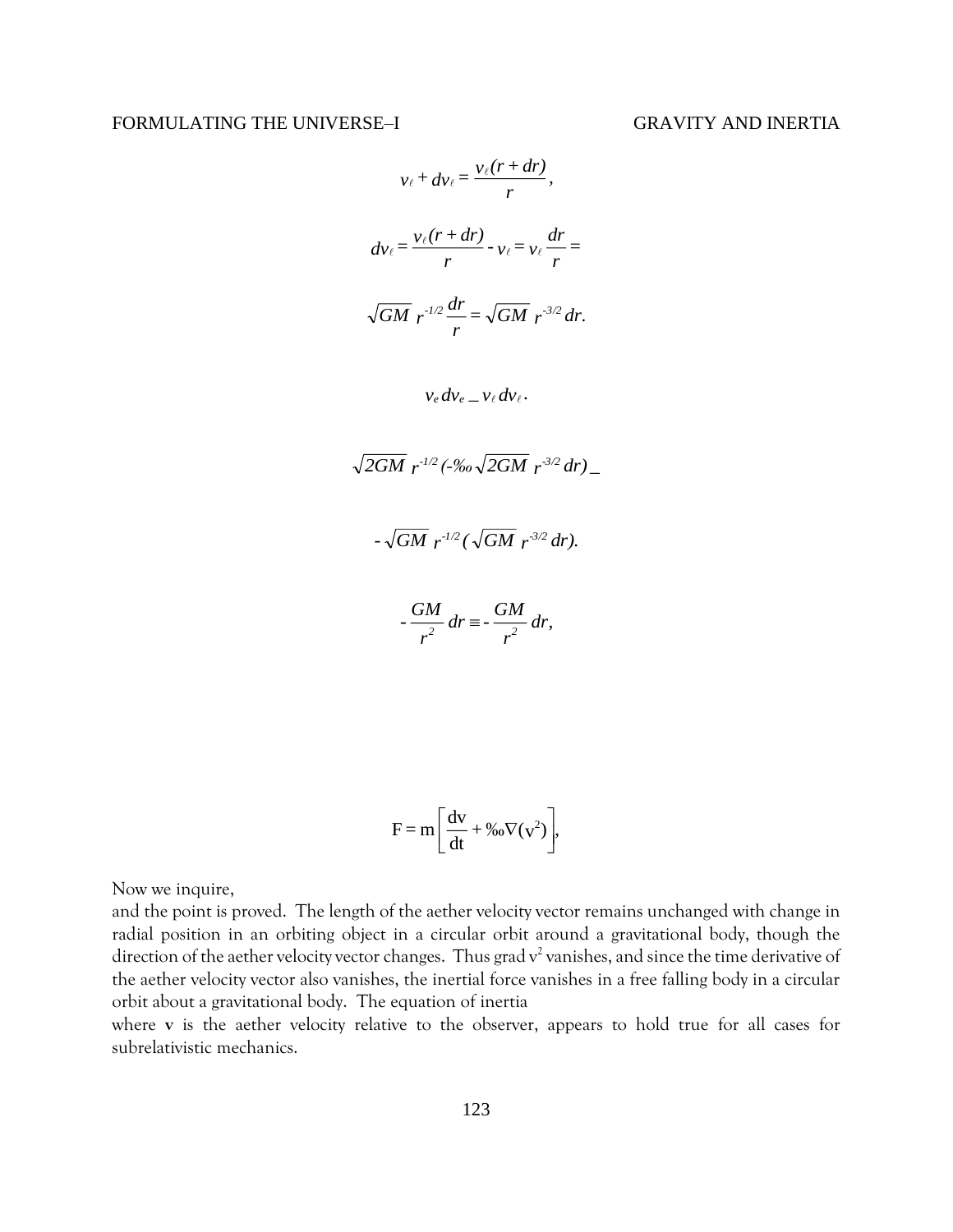H. Relativistic Aether Model Force Equation for Gravity and Inertia

It is now desirous that we should expand and refine our synthesis of gravitational and inertial force to apply to all velocities and velocity gradients of the aether particles relative to the observer. In equation (5-48) we recognize the first term as the time derivative of the nonrelativistic momentum. In relativity the mass as well as the velocity can vary in the momentum. So we generalize this term as the time derivative of the three vector relativistic momentum. The second term in equation (5-48) is the three vector spatial gradient of the kinetic energy (for nonrelativistic velocities, but we can generalize to the relativistic kinetic energy). But the kinetic energy is the t component of the four-vector momentum

$$
F = [\frac{\partial}{\partial t} P_3 + \nabla P_t].
$$

- $P_4$ . We can therefore translate equation (5-48) into the following valid at all velocities:
- I. Summary and Forward Look

In the next chapters we will be able to continue our study of gravity and inertia and the other forces. We will study their effects in the smallest structures of matter--electrinos and echons. In the author's model, electrinos are the smallest particles in the Universe, and echons are the lowest level orbital structures made out of electrinos. We will find how gravity and inertia are united to the other forces.

We derived also in this chapter two important results which will be useful in future work.

$$
F = m \left[ \frac{dv}{dt} + \frac{v_0 v}{v^2} \right] \text{ where } v \gg c.
$$

$$
F = [\frac{\partial}{\partial t} P_3 + \nabla P_t].
$$

Important Derived Results

Problem Set 5